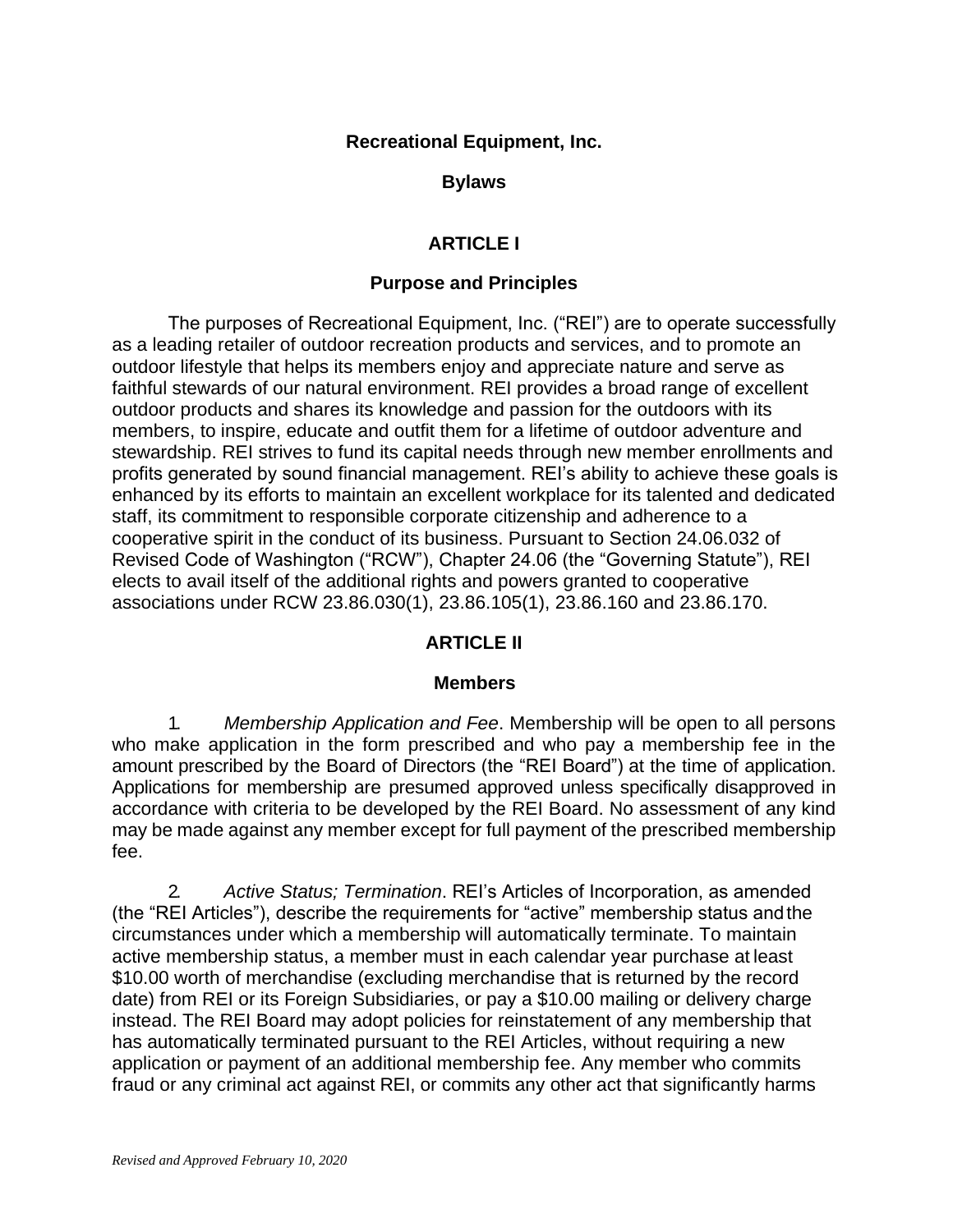the interests of REI or its members, will be deemed to have voluntarily withdrawn from membership by virtue of such action.

3. *Annual and Special Meetings*. A meeting of members will be held annually on such date and at such place and time as the REI Board specifies, for the purpose of installing newly-elected Directors and transacting such other business as may properly come before the meeting. The annual meeting may be held by means of electronic or remote communications to the fullest extent permitted by and subject to the requirements of RCW 24.06.032(2)(c) and any other procedural guidelines and limitations the REI Board may adopt. A special meeting of members may also be called in the manner authorized by the Governing Statute.

4. *Meeting Notices*. The Secretary will give notice of any meeting of members, either in writing or by electronic transmission, in the time period prescribed for consumer cooperatives by the Governing Statute, to all active members as of the record date. The REI Board may specify any record date that is not more than ninety days prior to the date of first mailing or electronic transmission of the notice of meeting. If no record date is specified by the REI Board, the record of active members will be determined as of the thirtieth day prior to the date of first mailing or electronic transmission of the notice of meeting. Meeting notices will be accompanied by awritten or electronic ballot relating to all matters to be voted on at the meeting. Any information or materials relating to a meeting, including ballots, may be furnished in the manner authorized by RCW 24.06.032(2)(b).

5. *Items of Business*. No item of business will be in order or may be acted upon at an annual meeting unless the REI Board has included it on the ballot for the meeting. A member may submit an item of business for consideration or voting by the members at an annual meeting only if (a) written notice describing the item in reasonable detail and bearing the signatures of at least fifteen members is submitted to the REI Board no later than the last Friday in October prior to such annual meeting, and (b) at least one-third of the Directors then in office concur in writing that the proposed item of business is an appropriate matter for members to consider or act upon and should be included on the ballot that accompanies the annual meeting notice. Any member whose proposed item of business is so approved for inclusion on the annual meeting ballot may also submit a concise statement (not to exceed 250 words) in favor of the proposal. Subject to any modifications that may be considered appropriate by a majority of the Directors who concurred in placing the proposal on the ballot, this statement will be included in the meeting notice. The non-concurring Directors may also include any opposing or additional statement relating to the proposal that they may consider appropriate. Submission of any matter to consideration or voting by the members will not diminish or override the ultimate authority of the REI Board to manage REI's affairs, except to the extent otherwise required by the Governing Statute.

6. *Voting*. Each active member will have one vote as to each REI Board seat to be elected and on each other item of business submitted to a vote of members. A member may cast his or her vote solely by means of written or electronic ballot.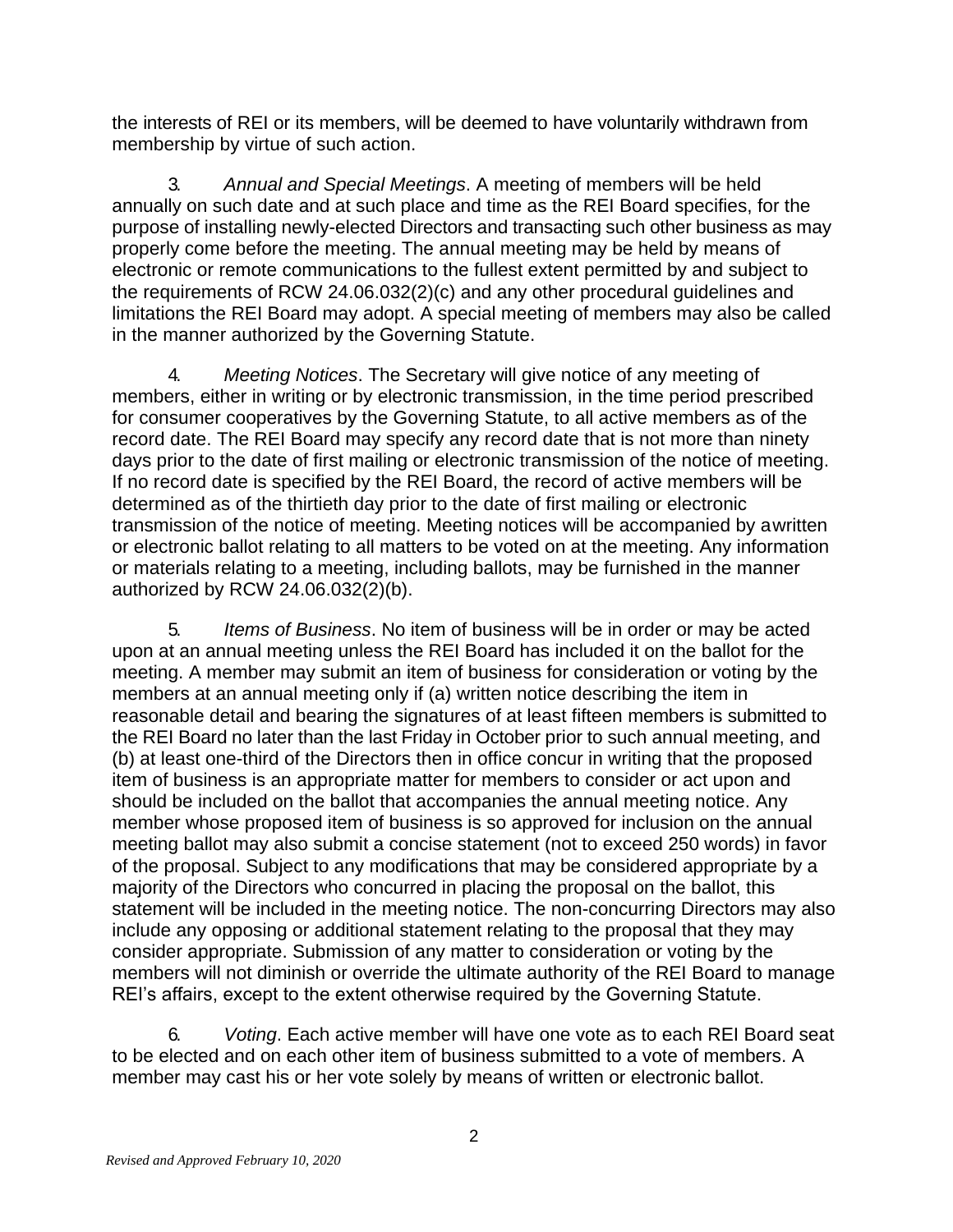Whether or not the member is present in person at the meeting, his or her vote will be counted only if (a) it is submitted on the form of ballot furnished by the Secretary for use in connection with the meeting, and (b) the executed ballot is received by the Secretary no later than whatever deadline for ballot submissions the Nominating and Governance Committee may designate for the purpose of allowing the Secretary sufficient time to count the votes cast, which deadline may not be more than seven days prior to commencement of the meeting. Voting by proxies or designees will not be permitted.

7. *Quorum; Majority Vote*. Except as otherwise required by law, (a) no quorum of members will be required to transact business, and (b) the affirmative vote of a majority of those active members voting upon any item of business will be sufficient for approval.

8. *Conduct of Meeting*. The Chair of the REI Board, or such other person as the REI Board may designate, will preside as chair of any meeting of members, with the power to specify such rules of order for conduct of the meeting as the chair may consider appropriate.

9. *Member Information*. The REI Board will adopt and maintain a privacy policy, and REI will comply with that policy as well as all applicable privacy laws, with respect to personal information of REI's members and customers. REI will also adopt commercially reasonable measures to prevent misuse of such information by third parties (including other members who request the right to inspect such information under the Governing Statute).

# **ARTICLE III**

# **Board of Directors**

1. *Board Size; Terms*. REI's affairs will be managed by a board of not less than ten nor more than fourteen directors (the "Directors"), all but one of whom will be elected by the members (the "elected Directors"), and one will be the President. Except in situations where shorter terms are expressly permitted under these Bylaws, all elected Directors will serve for terms of three years. The elected Directors will be divided into three groups, each comprising three or four Directors (each, a "Group"). The terms of all elected Directors within a particular Group will expire at the same time, and the respective terms of the three Groups will expire in three different consecutive years. An elected Director's term of office will continue beyond his or her stated term until his or her successor is elected, except where his or her seat has become vacant pursuant to Article III(3) below. The President will serve ex officio and will cease to be a Director immediately upon ceasing to hold the office of President. A Director designated by the REI Board to fill the seat of an elected Director whose seat has become vacant for any reason shall have the same term of office as the other Directors of the Group to which the predecessor belonged. The REI Board shall have authority to designate the members of the three Groups of elected Directors and their respective terms, and may from time to time prescribe terms of less than three years for particular elected Directors or nominees to the extent it considers such shortened terms to be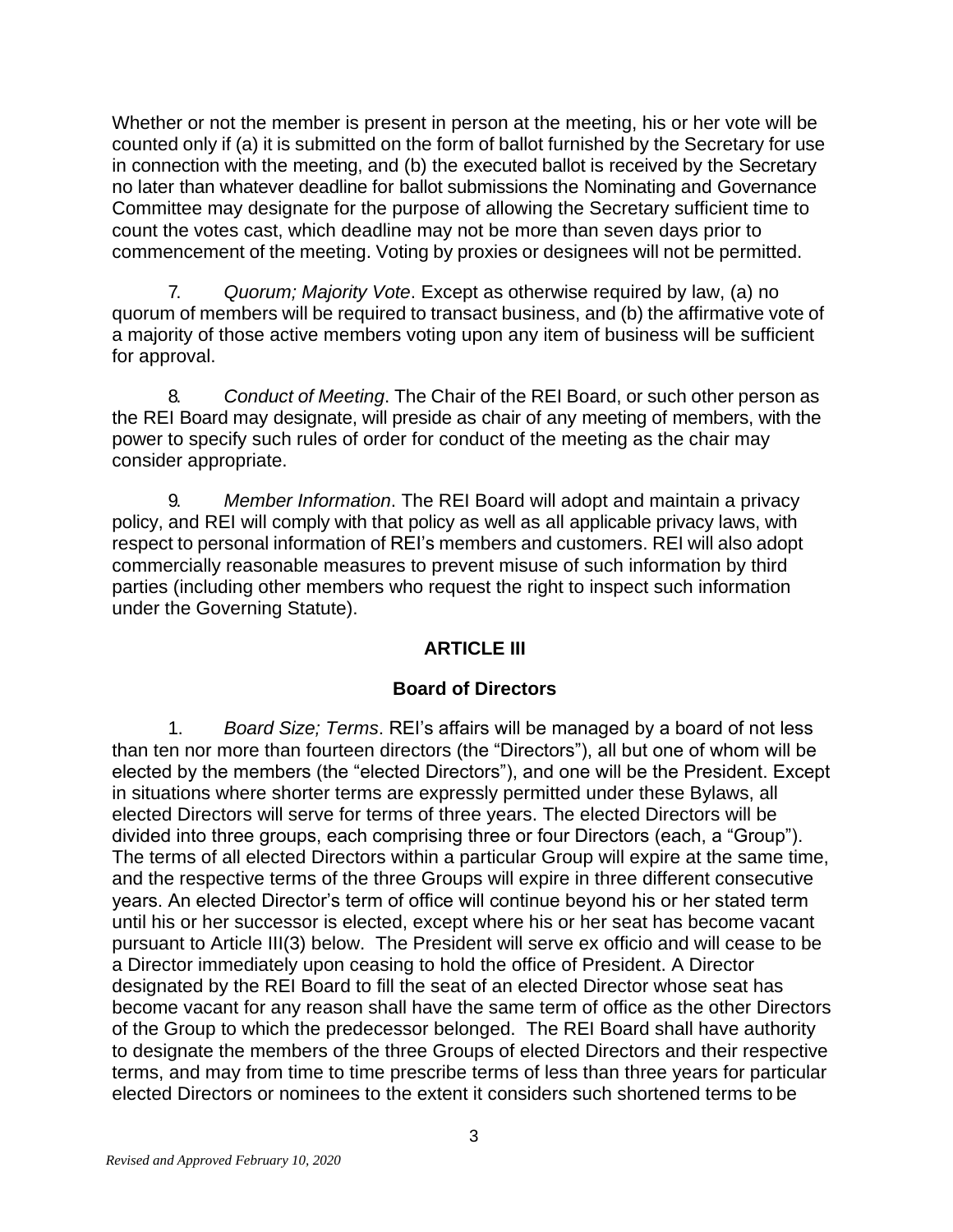reasonably necessary to achieve or maintain the required balance of staggered terms among the elected Directors. No action by the REI Board to prescribe a shortened term for an elected Director shall have the effect of shortening the term of an incumbent elected Director without his or her consent.

2. *Board Composition.* For a candidate to be eligible for election or appointment (including re-election or re-appointment) as a Director, the following criteria must be satisfied at the time of his or her election or appointment: the candidate must be a member and at least twenty-one years old; and the candidate must not, by the end of the term to which he or she is to be elected or appointed, have served as a Director for more than twelve consecutive years. The term limitation in the preceding sentence will not, however: (a) apply to a Director who is then serving as the President of REI; or (b) prevent a candidate who would otherwise be ineligible for election or appointment to an additional consecutive term from later being elected or appointed to a new term after a period of at least two years has elapsed since his or her last service as a Director, or from being appointed by a two-thirds majority vote of the other elected Directors to serve for a partial additional term equal to part or all of the time remaining until the end of such candidate's twelve-year limitation under the preceding sentence. All elected or appointed Directors must also, at the time of their election or appointment and during their respective terms of office, satisfy such standards of independence as are prescribed by the Nominating and Governance Committee at the time of their respective elections or appointments.

3. *Nominations; Election*. The Nominating and Governance Committee will establish procedures and criteria for selection and nomination of candidates for election to the REI Board, with a view toward maintaining depth of experience and diversity on the REI Board as a whole, and enabling reasonable participation by non-Director members in the process for identifying potential candidates. The Nominating and Governance Committee will annually recommend a slate of potential candidates that is not greater than two times the number of elected Directors whose terms will expire at the next annual meeting of members. From this slate, the REI Board will nominate a number of proposed Directors that is neither fewer than the number of electedDirectors that must be elected at the next annual meeting to maintain at least nine elected Directors in office, nor greater than the largest number of elected Director positions that could be elected at such meeting plus two. No other candidates who have not been so nominated will be eligible for nomination or election to the REI Board. If the REI Board nominates a number of proposed Directors that is greater than the number of elected Director seats that it desires be filled, then the REI Board shall also specify which of the nominees will run for a seat on an uncontested basis, and which nominees will run against one another on a contested basis either for a specified seat or on an at-large basis for any of the remaining available seats. Relative to each annual meeting, the Secretary will furnish to all active members information as to the identities of the nominees for election to the REI Board, such biographical information for each of them as the Nominating and Governance Committee may consider appropriate, information as to which nominees are running on an uncontested or contested basis, and a ballot for use in voting for elected Directors. With respect to each nominee for election to a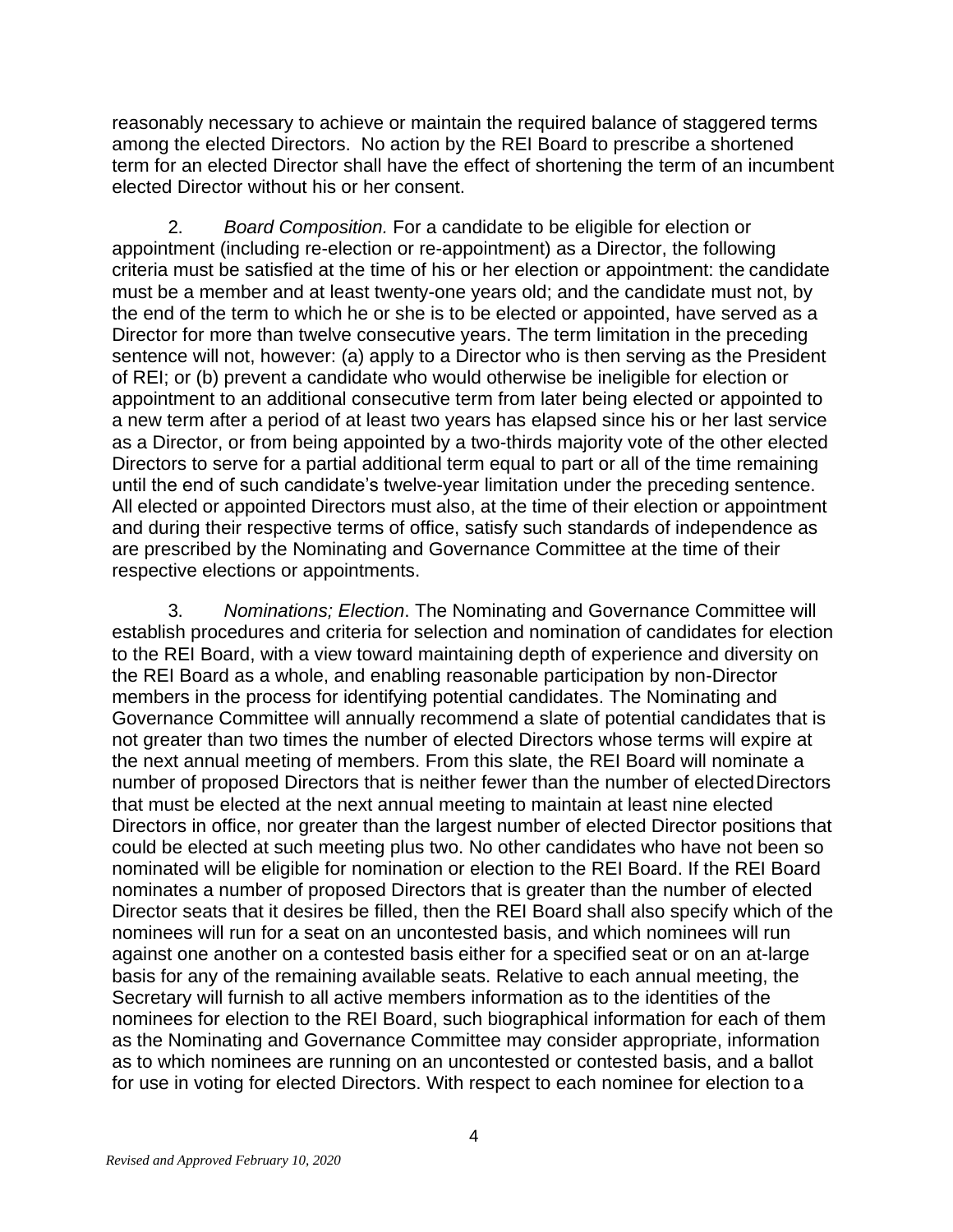seat that is not shown on the ballot as being subject to an election contest, the ballot shall indicate that members may either cast their vote "for" or expressly "withhold" their vote as to such nominee. In such an uncontested election, a nominee will be elected if the number of votes cast "for" the nominee exceeds the number of votes expressly "withheld". In such an uncontested election, any nominee who does not receive a greater number of "for" than "withhold" votes will not be elected, and the REI Board seat for which the nominee was nominated will be considered vacant. A vacancy so created may be filled by action of the remaining Directors as authorized by the Governing Statute, by appointing a director, chosen from a slate of potential candidates nominated by the Nominating and Governance Committee, to a term expiring at the next annual meeting of members. In an election where the REI Board has created an election contest by nominating two or more nominees for a particular seat, a nominee will be elected to that seat upon receiving the greatest number of votes in favor of his or her election among all the nominees for that same seat. If the REI Board proposes that several nominees run on a contested basis for two or more available elected Director seats, then a nominee will be elected upon receiving the greatest number of votes in favor of his or her election from among all such nominees, followed by the nominee who receives the second most votes, and so on until all available contested seats are filled. The term of each elected Director will commence on the date of the annual meeting of members, provided the results of voting as to his or her election have been communicated to REI by the independent vote tabulator prior to that date.

4. *Board Meetings*. Each newly constituted REI Board will hold an annual meeting, at which officers will be appointed (the "Officers"), either on the same day as the annual meeting of members or within a reasonable number of days thereafter, to be held via teleconference or at REI's principal office or its principal store in Seattle, Washington or at such other location as may be designated by the Chair of the REI Board. No notice need be given of the annual meeting of the REI Board if it is held on the same day as the annual meeting of members. The REI Board must hold at least four regularly scheduled meetings per year, and may by resolution designate a time, date and place for its regular meetings. If scheduled in this manner, regular meetings may be held without further notice to the Directors. A portion of each regular meeting of the REI Board must be devoted to an executive session, without members of management (including the President) present. Special meetings of the REI Board may be called by the Chair, the President or any three or more Directors, upon delivery to the Secretary of a written request stating the purpose of the meeting. Upon receipt of such a request, the Secretary will promptly give notice to each Director at least three days prior to the date of the special meeting. A special meeting called upon request by the Chair, the President or three or more Directors must be held either via teleconference or at REI's principal office or its principal store in Seattle, Washington. A special meeting may also be called by action of the REI Board, to be held upon at least three days' advance notice at such time and place as the Board may specify. Any required notice of a meeting of Directors may be waived in writing by any Director before or after the meeting.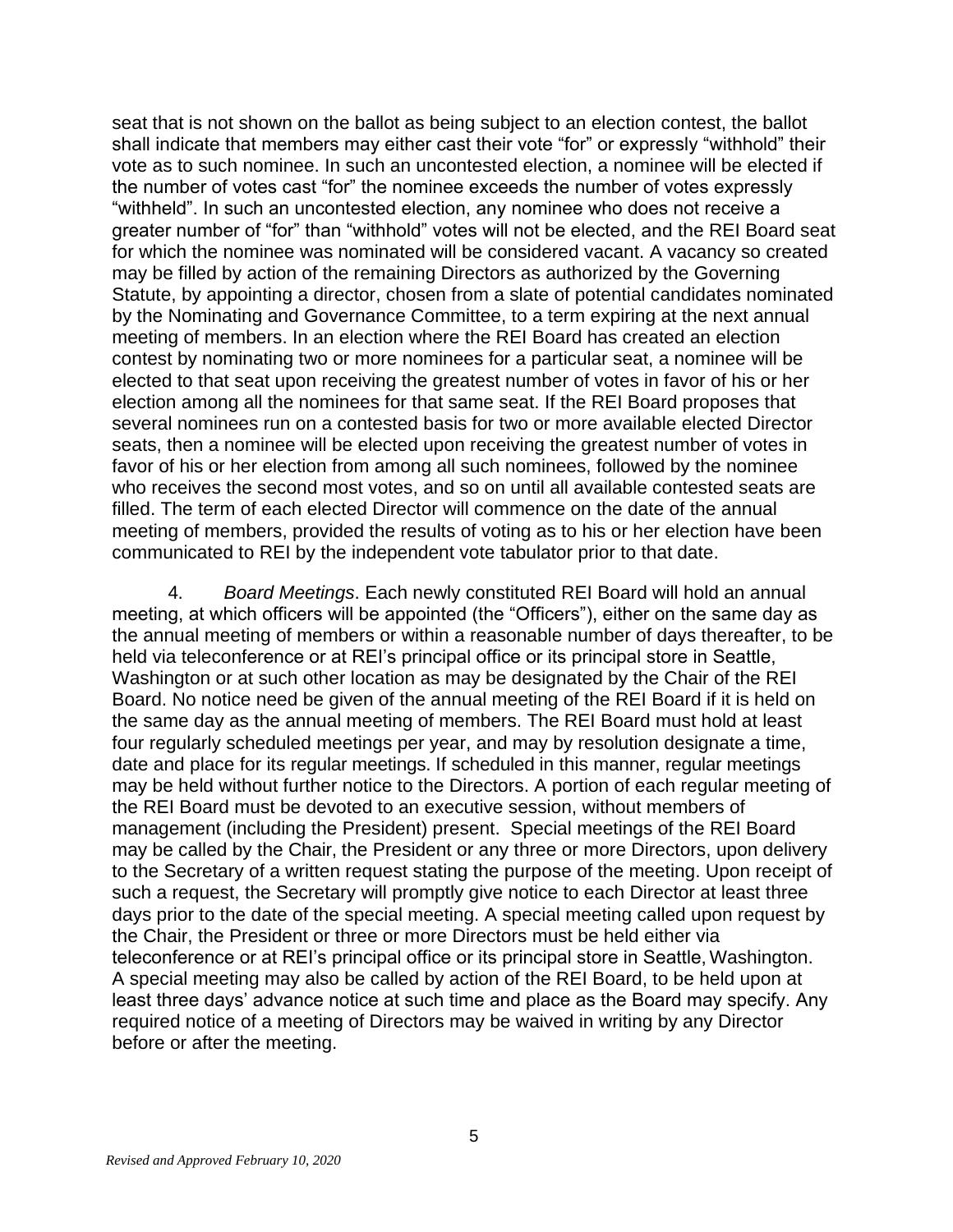5. *Quorum; Majority Vote*. Except as otherwise required by law, (a) a majority of the Directors in office will constitute a quorum to transact any business,and (b) the affirmative vote of a majority of Directors present at a meeting at which a quorum is present will be sufficient for approval of any action.

6. *Directors' Compensation*. All Directors other than the President will be compensated for their service as Directors. The Chair of the REI Board, and the chair of each committee of the REI Board, will receive additional compensation for service in those capacities. The amount and timing of all such compensation will be determined by the Compensation Committee, subject to approval of the REI Board.

7. *Board Committees*. The REI Board may from time to time appoint standing or temporary committees consisting solely of Directors and invested with such powers as the REI Board may prescribe, subject to the limitations of the Governing Statute. At a minimum, the REI Board will establish the following standing committees: Executive Committee; Audit and Finance Committee; Nominating and Governance Committee; and Compensation Committee. Each of these required standing committees will have such powers and responsibilities as are described in their respective charters, which will be subject to approval of the REI Board and the limitations of the Governing Statute. Except for the Executive Committee, these required standing committees will be composed solely of Directors who satisfy the independence standards prescribed by the Nominating and Governance Committee from time to time.

8. *Action by Consent*. Any action that can be taken at a meeting of Directors or of a committee of the REI Board may be taken without a meeting if a written consent, describing the action to be taken, is signed before or after such action by all of the Directors in office, or all of the members of the committee, as the case may be. Such a consent will have the same effect as a unanimous vote and will be effective when the last Director signs, unless a later date is specified.

# **ARTICLE IV**

## **Officers**

REI's Officers will include (a) the Chair of the REI Board, (b) the President, (c) one or more Executive Vice Presidents and Senior Vice Presidents, (d) a Chief Operating Officer (if one is appointed), (e) the Chief Financial Officer, (f) the Treasurer, and (f) the Secretary, each of whom shall be appointed by the REI Board. In addition, the President may from time to time in his or her discretion appoint other Officers of lesser rank than Senior Vice President. The President will be the chief executive officer of REI unless some other chief executive officer is appointed by the REI Board. All of the Officers will have those responsibilities and powers as are customarily associated with their respective offices, subject to such limitations or additional powers as the REI Board may prescribe. The term of office for each Officer will be one year or until his or her successor is elected. Any Officer may be removed at any time, with or without cause, by the affirmative vote of a majority of the Directors in office or, solely with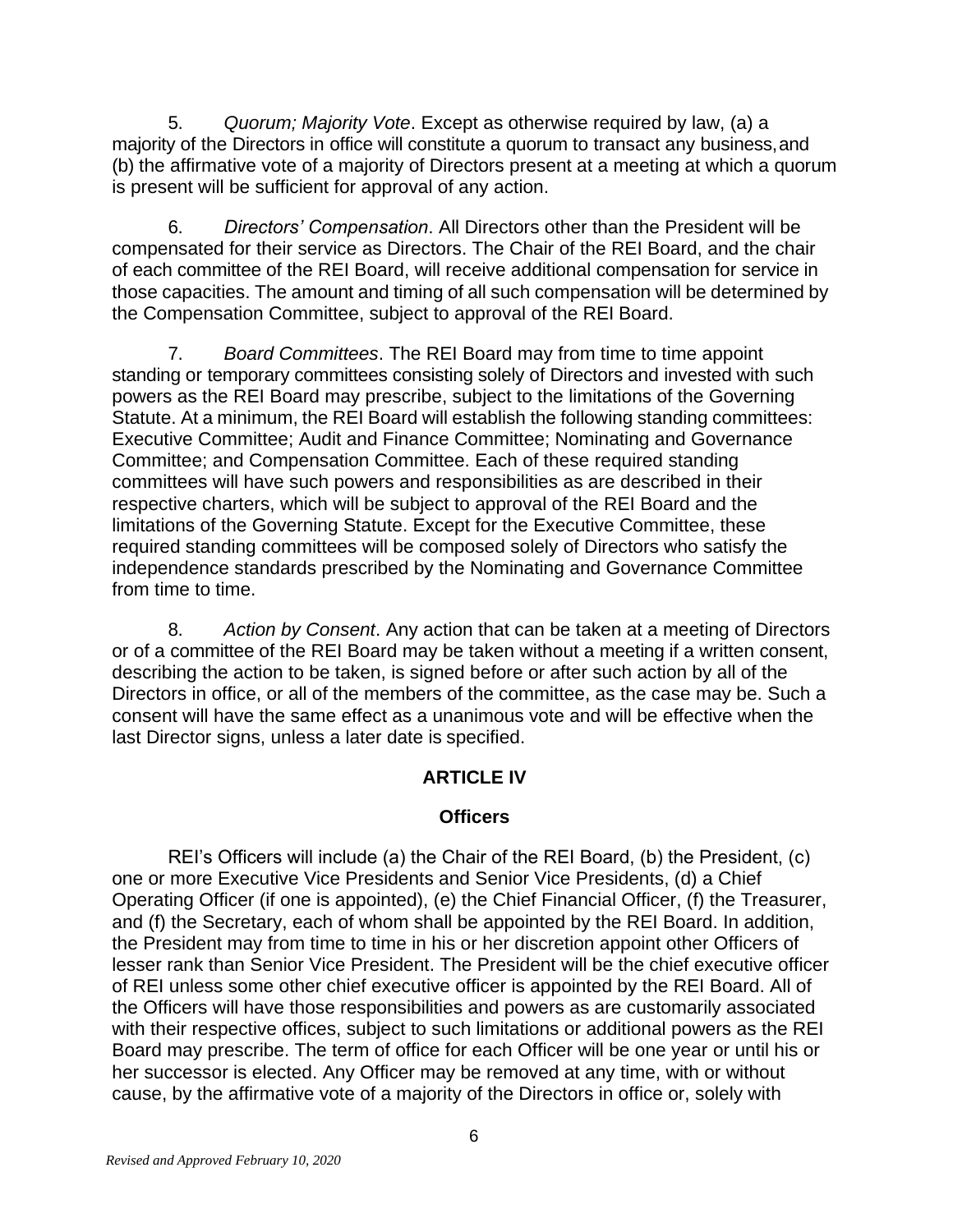respect to officers appointed by the President, upon notification of removal by the President. Any such removal will be without prejudice to any contract rights of the person so removed.

# **ARTICLE V**

## **Dividends**

1. *Patronage Dividends*. The net distributable surplus from REI's conduct of business on a cooperative basis will be returned annually to active members as patronage dividends, in proportion to their purchases from REI during the calendar year for which the dividend is declared, subject to the other provisions of this Article V. The REI Board will annually determine the amount of net distributable surplus for the prior calendar year, the time and manner of distribution of patronage dividends from such amount, and any other related matters, in accordance with such policies and procedures as it may adopt from time to time. The REI Board may elect not to declare or distribute a patronage dividend of net distributable surplus for any calendar year if it determines that such election is in the best interests of REI; however, in accordance with Article VI of the REI Articles, the REI Board may not so elect more frequently than every other calendar year.

2. *Definitions*. As used in this Article V, "net distributable surplus" means the amount equal to (a) the annual earnings from the conduct of business on a cooperative basis for such year as determined by the REI Board less (b) such reserves as the REI Board may consider necessary or appropriate for business purposes or contingencies. As used in this Article V, "purchases" means all purchases of merchandise or services on the cooperative plan (or comparable plan with respect to a Foreign Subsidiary), except that: (x) unless otherwise specified by the REI Board, services will not qualify as purchases; (y) the REI Board may designate specified merchandise (such as sale merchandise and merchandise with low profit margins) as not being sold on the cooperative plan and not qualifying as "purchases;" and (z) the REI Board may establish separate allocation units or pools for specified merchandise or services, and distribute net profits on the basis of the value of business done with or for members with respect to such units or pools.

3. *Form of Payment; Taxation*. Patronage dividends may be distributed in cash, merchandise credits, qualified or non-qualified written notices of allocation (as such terms are defined in 26 U.S.C. Sec. 1388), other property, or any combination of the above as determined from time to time by the REI Board. Any patronage dividend distributed as a qualified or non-qualified written notice of allocation must be designated as such by the REI Board in accordance with 26 U.S.C. Sec. 1388. REI will redeemany qualified or non-qualified written notice of allocation with merchandise credits in full and complete satisfaction of such allocation. Merchandise credits distributed in payment of patronage dividends or in redemption of qualified or non-qualified written notices of allocation may be used, upon such terms and conditions as may be designated by the REI Board, at any of REI's physical or online retail locations or any other place designated by the REI Board. Each member, by such act of membership alone,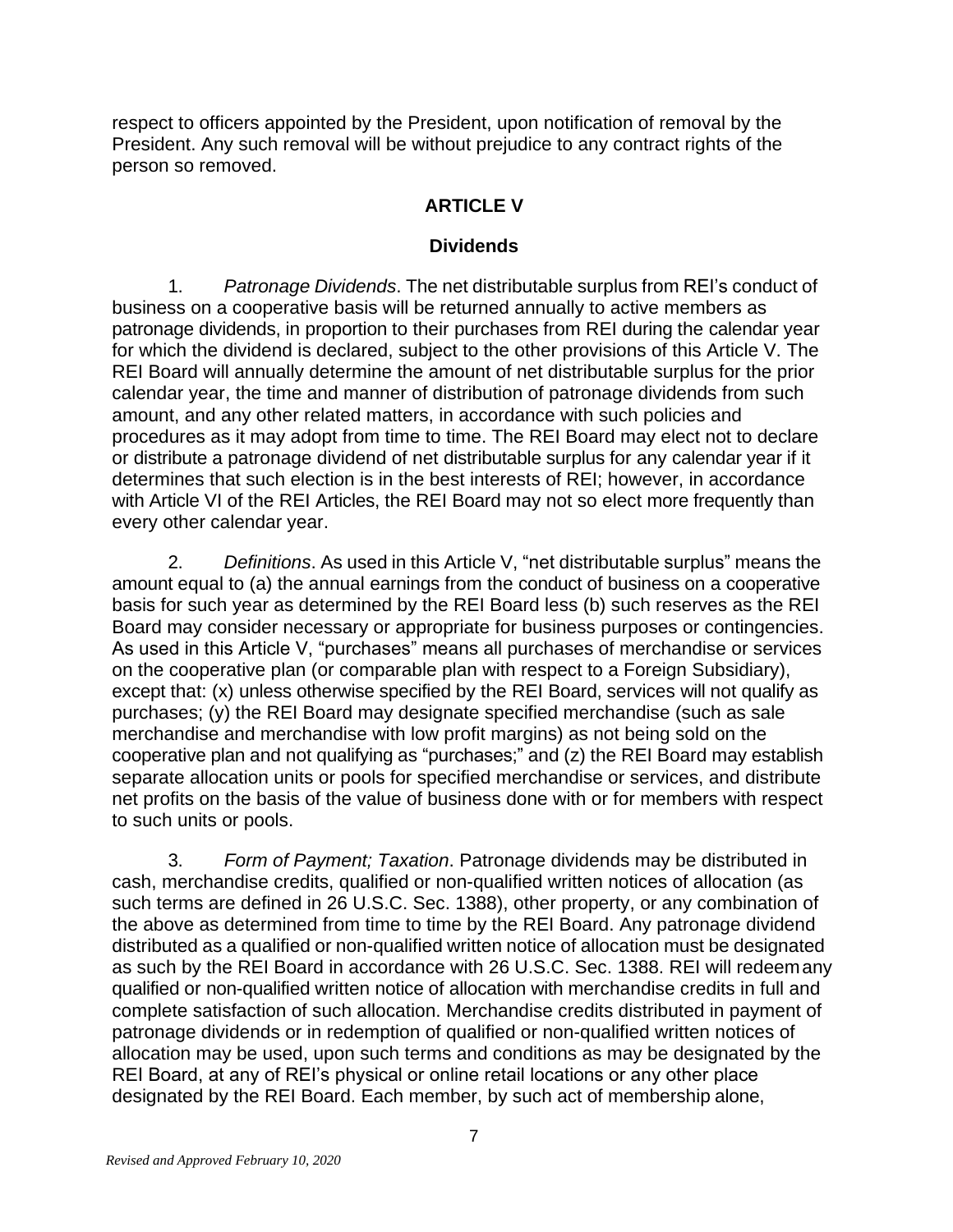consents that the amount of any distribution with respect to his or her patronage which is made in the form of a qualified written notice of allocation will be taken into account as part of the member's taxable income at its stated dollar amount in the manner provided in 26 U.S.C. Sec. 1385(a) in the taxable year in which the member receives such qualified written notice of allocation.

4. *Unclaimed Dividends*. Unless it has taken specific action to the contrary, the REI Board will be conclusively presumed to have exercised its discretion under RCW 23.86.160 to cause the expiration and reversion to REI of any patronagedividend that was paid in the form of a qualified or non-qualified written notice of allocation or in merchandise credits, to the extent it has not been used or redeemed on or before the second January 3 following declaration of the patronage dividend. REI may, in its discretion, treat any written communication that it receives from a member regarding his or her unredeemed patronage dividend as a request for payment of the patronage dividend in cash, whether or not the member has explicitly made such arequest.

5. *Deductibility*. If any part of REI's annual earnings or income to be distributed and paid to members as patronage dividends would not be deductible from REI's gross income as a patronage dividend (under applicable provisions of 26 U.S.C. Secs. 1381-1388, inclusive, or any other applicable revenue statute or regulation), the declaration and payment of such patronage dividends will to such extent be deemed to have been made out of annual earnings that do so qualify as deductible, whether or not the dividend resolution of the REI Board made specific reference to the source of earnings out of which the patronage dividend was declared or payable.

6. *Foreign Subsidiaries*. REI may from time to time, directly or indirectly own or control corporations or other entities under the laws of countries other than the United States ("Foreign Subsidiaries") for the purpose of conducting business in other countries substantially similar to the business conducted by REI in the United States. Subject to limitations in the bylaws of each Foreign Subsidiary or under any foreign laws to which such Foreign Subsidiary is subject, the net distributable surplus of each such Foreign Subsidiary will be returned annually to those active members of REI who have made purchases from such Foreign Subsidiary during the calendar year for which the net distributable surplus is calculated. Such net distributable surplus will be returned in the form of patronage dividends or its equivalent, including rebates, credits or coupons, based upon the active members' purchases from such Foreign Subsidiary during such calendar year. This Section 6 does not limit the authority of the board of directors or other governing body of a Foreign Subsidiary to establish a fixed percentage or minimum patronage dividend or its equivalent that will be returned to active members based upon their purchases, even though the amount to be returned may exceed net distributable surplus for the applicable year, if such board or governing body determines that it is advantageous to do so for marketing or other business reasons.